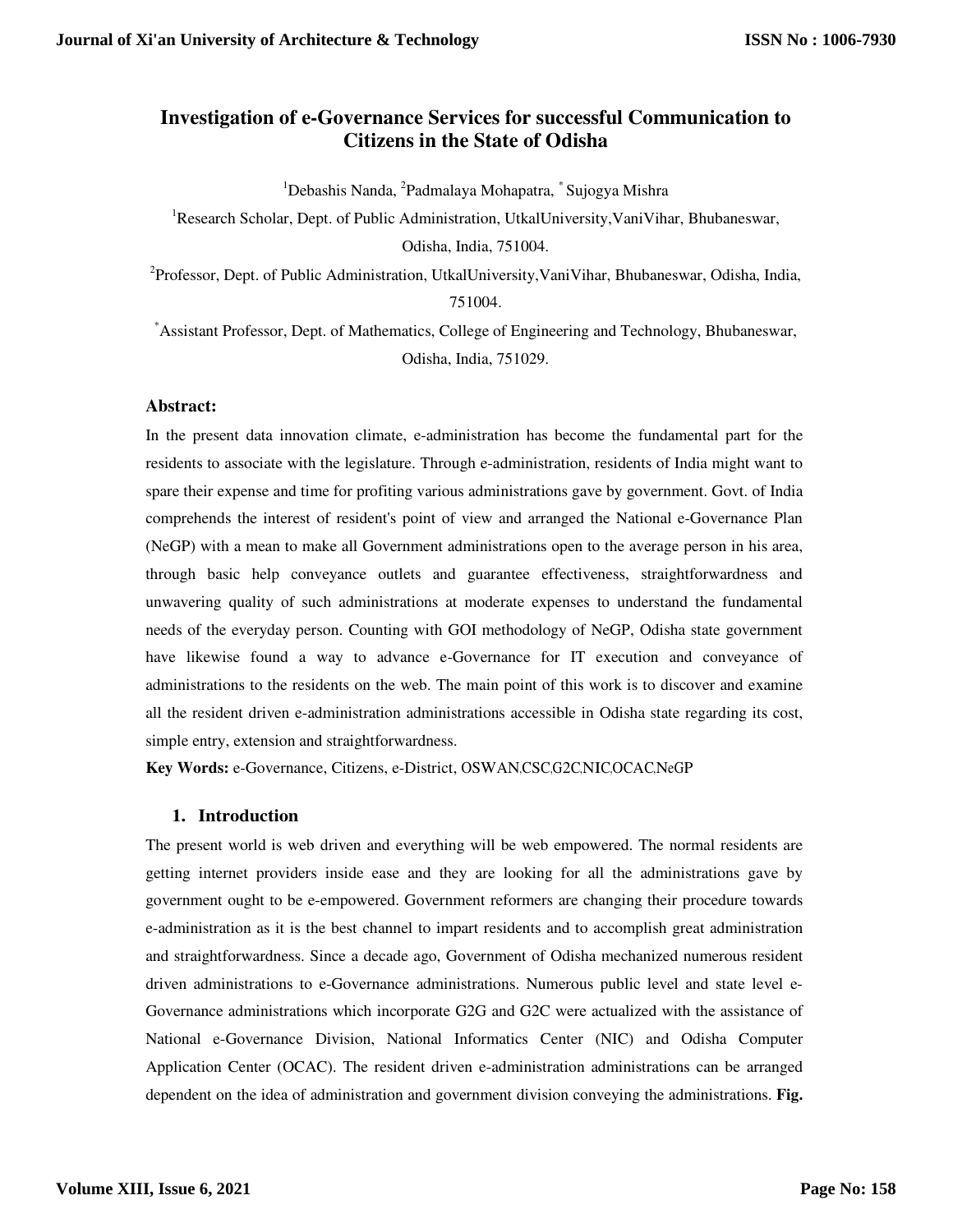**1** shows the identified major citizen centrice-governance services facilitating by government to citizens of Odisha state.



**Fig. 1Categoriesof e-GovernanceServices inOdishastate** 

# **2. Literatirereview:**

## *2.1.1 e-GovernanceinOdishaState*

The legislature of Odisha has taken activities to give all the administrations to residents of Odisha through e-Governance. Administration of Odisha executed the National e-Governance plan with intend to improve conveying all resident driven administrations with more straightforwardness, simple access, whenever access and to arrive at distant residents. Administration of Odisha set up its own framework to give e-Governance administrations to its residents. Odisha State Wide Area Network (OSWAN) has been set up to associate government workplaces, everything being equal, squares and tahasils of Odisha state. The fundamental worker arranged midway at Bhubaneswar and it is fit for dealing with 30 area collectorates, 314 square workplaces and 317 tahasil workplaces.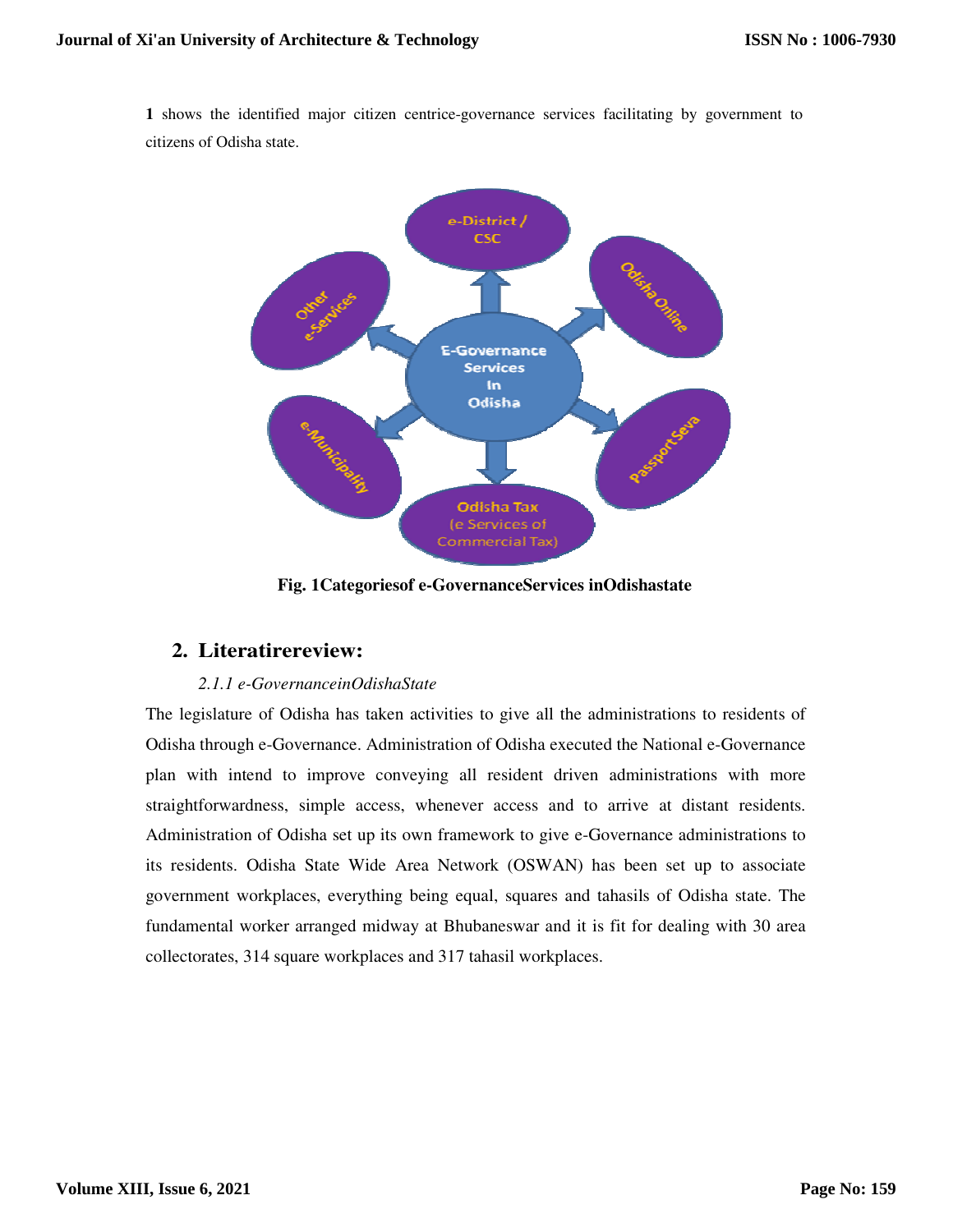Basic Service Centers (CSCs) have been made over the state basically centering to arrive at the e-administration administrations to the provincial zones of Odisha state. As of now around 9000 CSC focuses are operational and expanding step by step on open interest. The fundamental point of CSCs are to diminish the quantity of visits to government workplaces and to dodge direct contact with authorities. The quantity of administrations offering by CSCs are at first exceptionally restricted and including more administrations step by step.

## **3. CitizenCentricServicesinOdisha**

Past the administrations recognized by the classifications referenced in **Fig. 1** there are numerous different administrations by implication go about as G2C however considered as G2G. Those administrations were not contemplated for examination in this paper. The administrations which are legitimately useful to the residents of Odisha state just were investigated in this paper.

| District/CSC<br>$e-$         | e - Municipality                                              | Odisha<br>Online        | Passport Seva                      | Odisha Tax                       |
|------------------------------|---------------------------------------------------------------|-------------------------|------------------------------------|----------------------------------|
| Caste Certificate            | Birth/Death<br>Certificates                                   | <b>Electricity Bill</b> | Fresh/Re-issue<br>of Passport      | e- Waybill                       |
| <b>Residence Certificate</b> | Trade License                                                 | Water Tax               | Track Application<br><b>Status</b> | e-Transit Pass                   |
| <b>Income Certificate</b>    | Property/Holding<br>Tax                                       |                         |                                    | e-VATClearance<br>Certificate    |
| Legal Heir Certificate       | Water<br>Connection<br>$\mathcal{R}_{\mathcal{L}}$<br>Charges |                         |                                    | e-filing<br>(VAT/CT/EST)         |
| Certify Copies of ROR        | <b>Building Plan</b>                                          |                         |                                    | Deduction<br>e-No<br>Certificate |
| <b>Solvency Certificate</b>  |                                                               |                         |                                    |                                  |

#### **Table-1**

**Listofservicesunderdifferentcategoriesofe- GovernanceservicesinOdishaState** 

Therearemanyothere-Governanceservicesfewservices notcategorizedinTable-

1aregivenbelow

- e-Procurement
- e-Abhijoga
- eNijukti
- Transport(Vahan&Sarathi)
- e-Counselling
- PRERANA(e-Scholorship)
- StandardizationofDistrictPortals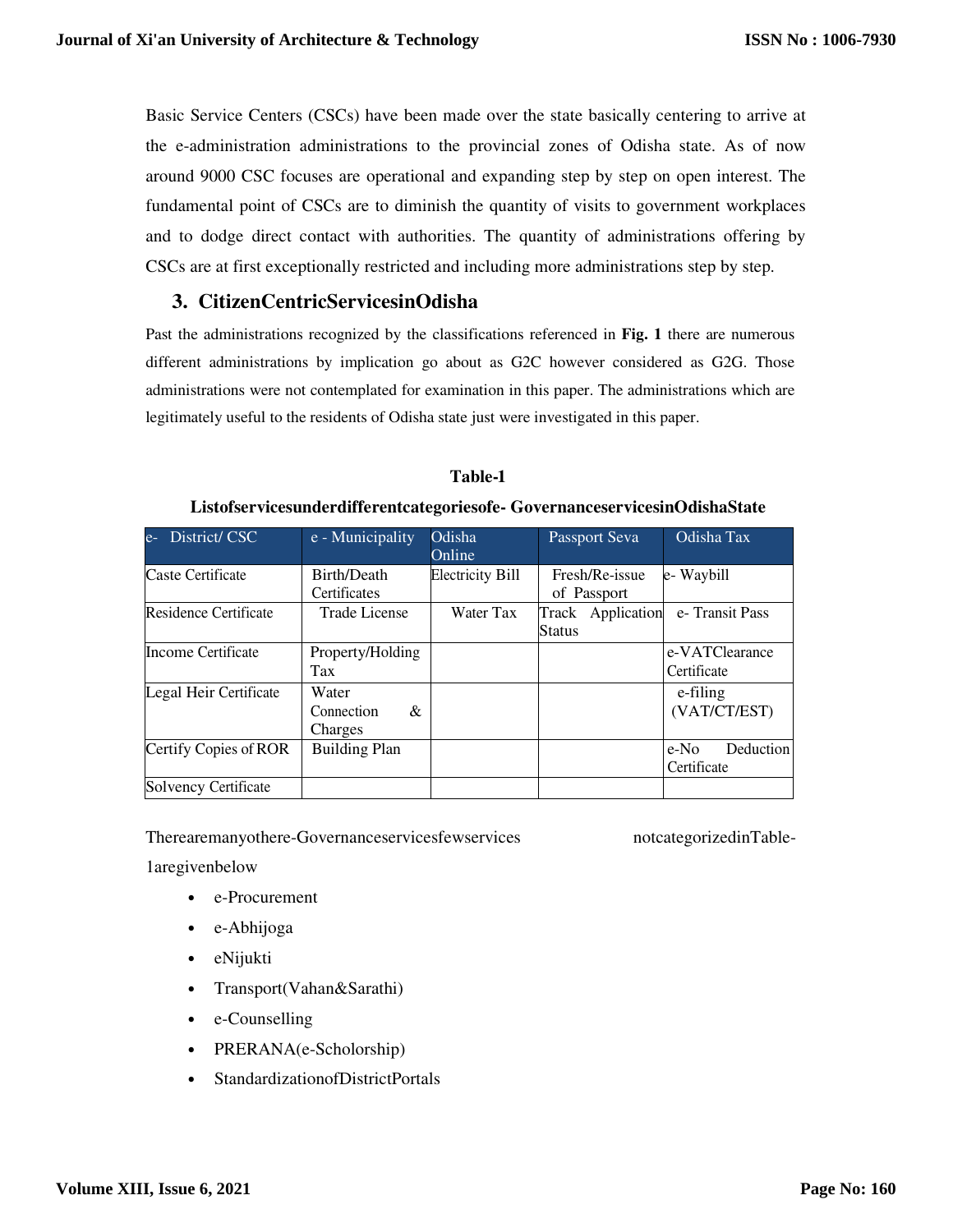## **4. Researchmethodology:**

We have utilized review based examination technique for this exploration study. The examination is identified with the utilization of e-administration administrations accessible in Odisha state. The examination is predominantly center around discovering all resident driven administrations in Odisha and its effect on profiting residents. Additionally it centers on the productivity level of government associations in the wake of changing over from the manual administrations to the e-administration administrations. I have utilized meeting and survey techniques for information assortment. Different sources like diaries, government reports and sites have been decided for gathering optional information.

## **Table-2**

| <b>Types of Respondents</b> |                 |                                                       |  |  |  |
|-----------------------------|-----------------|-------------------------------------------------------|--|--|--|
|                             | Citizens        | Employees                                             |  |  |  |
| Population                  | Odisha Citizens | Government Employees                                  |  |  |  |
| SamplingFrameAvailability   | 30 Districts    | District Informatics Officers<br>&e-District Managers |  |  |  |
| Sample Size                 | 600             | 60                                                    |  |  |  |
| Sampling Method             | Purposive-Quota | Purposive-Convenience                                 |  |  |  |

#### **ResearchMethodologyApplied**

Various measures of central tendency (mean, mode, median)andmeasuresofdispersion(standarddeviation) are used appropriately. For measuring reliability of the instrumentIamtouse"Cronbach'sAlphaReliabilitytest". Statistical techniques such as averages, percentages comparisonandcross-tabulationwereused.

*4.1.1 Analysis of e-Governance Services* 

DifferentdepartmentsofOdishaGovernmentofferinge-

Governanceservicestothecitizens.ThefollowingTable-3

showsthenumberofservicesofferedbyeachdepartment.

## **Table-3**

#### **NumberofServicesofferedbyeachdepartment**

| Sl.<br>No. | Department Name      | No.<br>of Services |
|------------|----------------------|--------------------|
|            | Commerce & Transport |                    |
|            | Finance              |                    |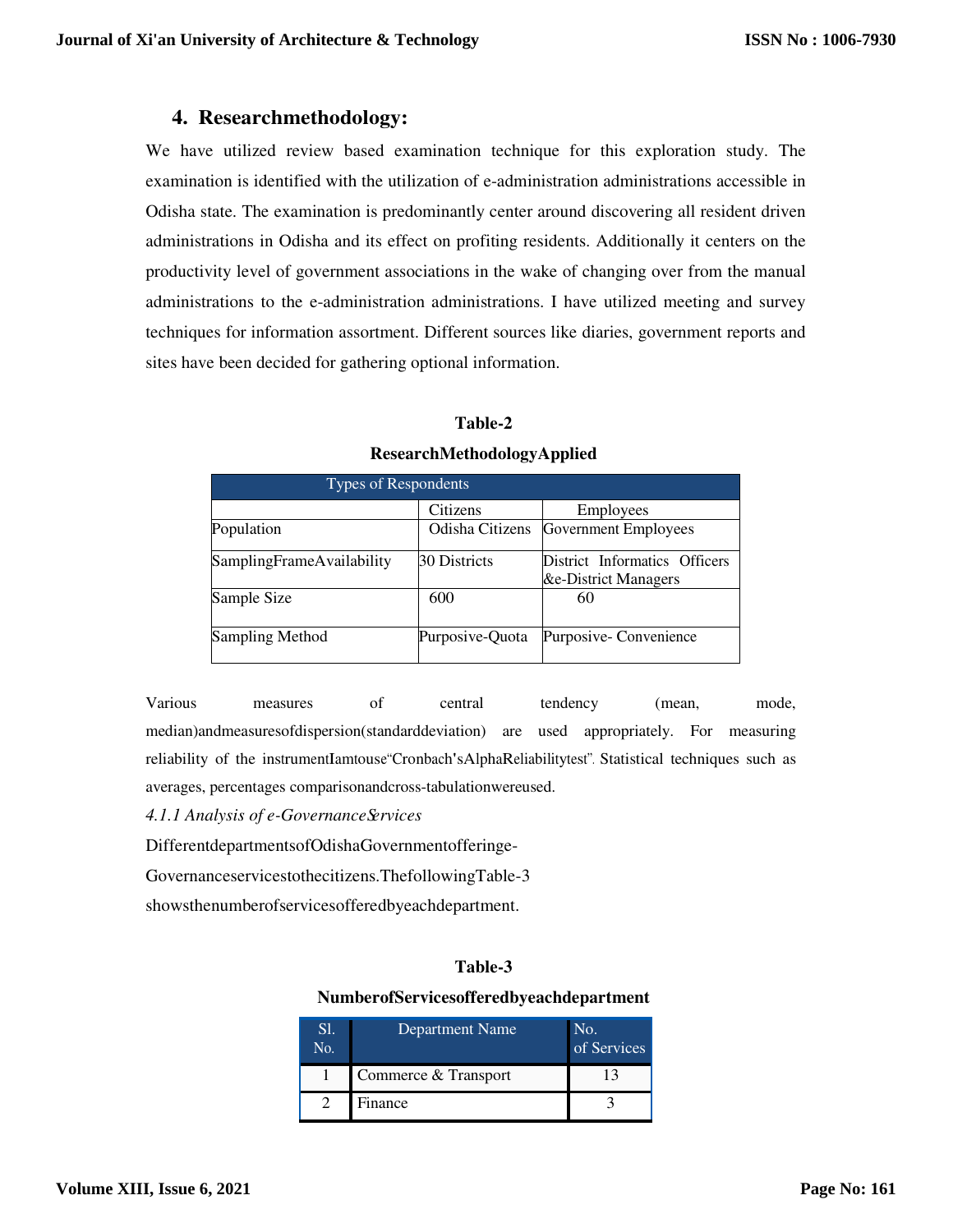| 3  | Fisheries<br>Animal<br>$\alpha$<br><b>Resources Dev</b>                       | 3  |
|----|-------------------------------------------------------------------------------|----|
| 4  | Health & Family Welfare                                                       | 2  |
| 5  | <b>Higher Education</b>                                                       | 5  |
| 6  | Home                                                                          | 15 |
| 7  | Housing & Urban Development                                                   | 22 |
| 8  | Revenue & Disaster<br>Management                                              | 12 |
| 9  | <b>Rural Development</b>                                                      |    |
| 10 | SC Development,<br>ST<br>&<br>Minorities & Backward<br><b>Classes Welfare</b> | 2  |
| 11 | School & Mass Education                                                       | 7  |
| 12 | Women & Child Development                                                     |    |

Fortheyear2014approximatelytenlakhsofapplications were received from the citizens of different district of Odisha for availing e-governance services. Out of 30 district Mayurbhanj and Balasore districts received maximum number of applications around 2 lakhs each. Malkangiri,Nuapada,Deogarh,JharsugudaandBoudh

districtsreceivedverylessapplicationsonanaverageof

7000applications.Thisshowstheawarenessofcitizensin 70% of districts are very less compared to rest 30% districts.



**Chart-1:Districtwiseapplicationsreceived**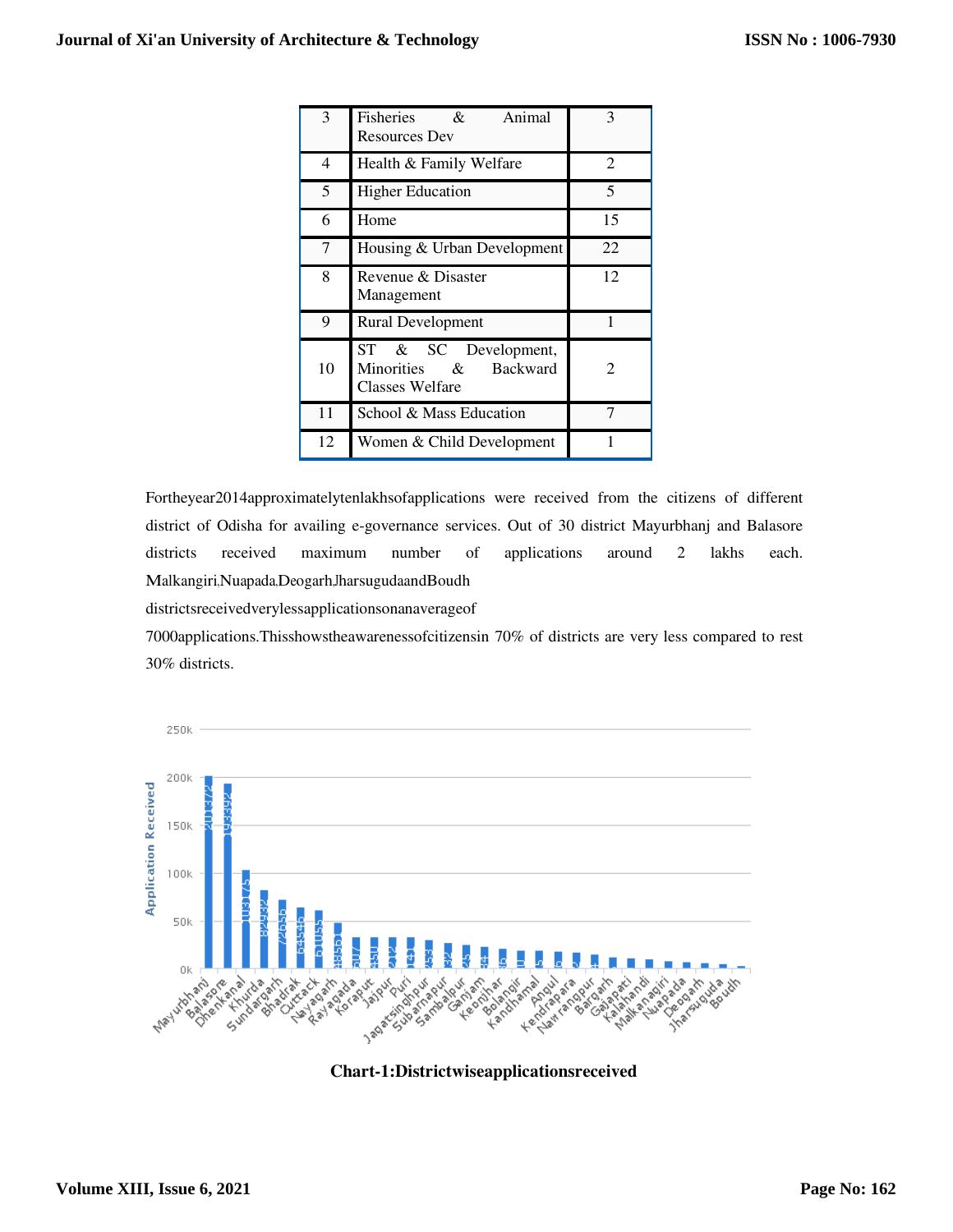## **5. Observations**

After analyzing the data collected from different population the following observations have been made.

- 1) Awareness of citizens about e-governance servicesisveryhighinurbanareasandverylow in ruralareas.
- 2) Theservicesprovidedinthee-governancesystem are userfriendly.
- 3) Citizens of Odisha are giving priority to avail egovernanceservicesinsteadofmanualservices.
- 4) The cost of availing e-governance services is comparativelylesstothemanualservices.
- 5) E-governanceservicesaremoretransparentthan manualservices.
- 6) Governmentorganizationsreducedtheircostand time to provide services to citizens after converting the manual services into the e- governanceservices.

## 6. **Limitations:**

There are the following limitations under this study:

- 1) Due to limitation of time in obtaining datafrom generalpublic,thestudywillberestrictedtoegovernanceservicesinOdishastateonly.
- 2) CommonservicesimplementedinalloverOdisha

havebeenconsideredforresearchpurpose.The district level services were not taken into consideration.

3) Employees who dealt with all e-governance servicesindistrictlevelhavebeenconsideredfor survey purpose instead of all root level employees.

## **7. Delimitation**

The study can be expanded to e-governance services implementedinallotherstatesinIndia.Includingwithgovernment-to-citizenservices,thestudy can be delimited to government-to-government and government-to-business e-governanceservices.

## **References:**

- [1] Das, RamaKrushna, Patnaik,Sujata, Padhy,AratiKumari ,Mohini,Chinmaya"ServiceOriented Layered Approach for E-Governance System Implementation" 2014 International Conference on InformationTechnology(ICIT),2014,293– 298.
- [2] Bannister, Frank, Connolly, Regina "New Problems forOld?Defininge-Governance",44th HawaiiInternationalConferenceonSystemSciences(HICSS), 2011,1–10.
- [3] Singh, A., Goyal, D.P., Sharma, S. "Knowledge Management and E-governance: A Case study of E- kioskinIndia",Seventh International Conference on Knowledge, Information and CreativitySupportSystems(KICSS),2012,111 –117.
- [4] BhudebChakravartiandM.Venugopal,"Citizen Centric Service Delivery through e-GovernancePortal–PresentScenarioinIndia",WhitePaperpublished byNationalInstituteforSmartGovernment(NISG), Hyderabad,India,2008.